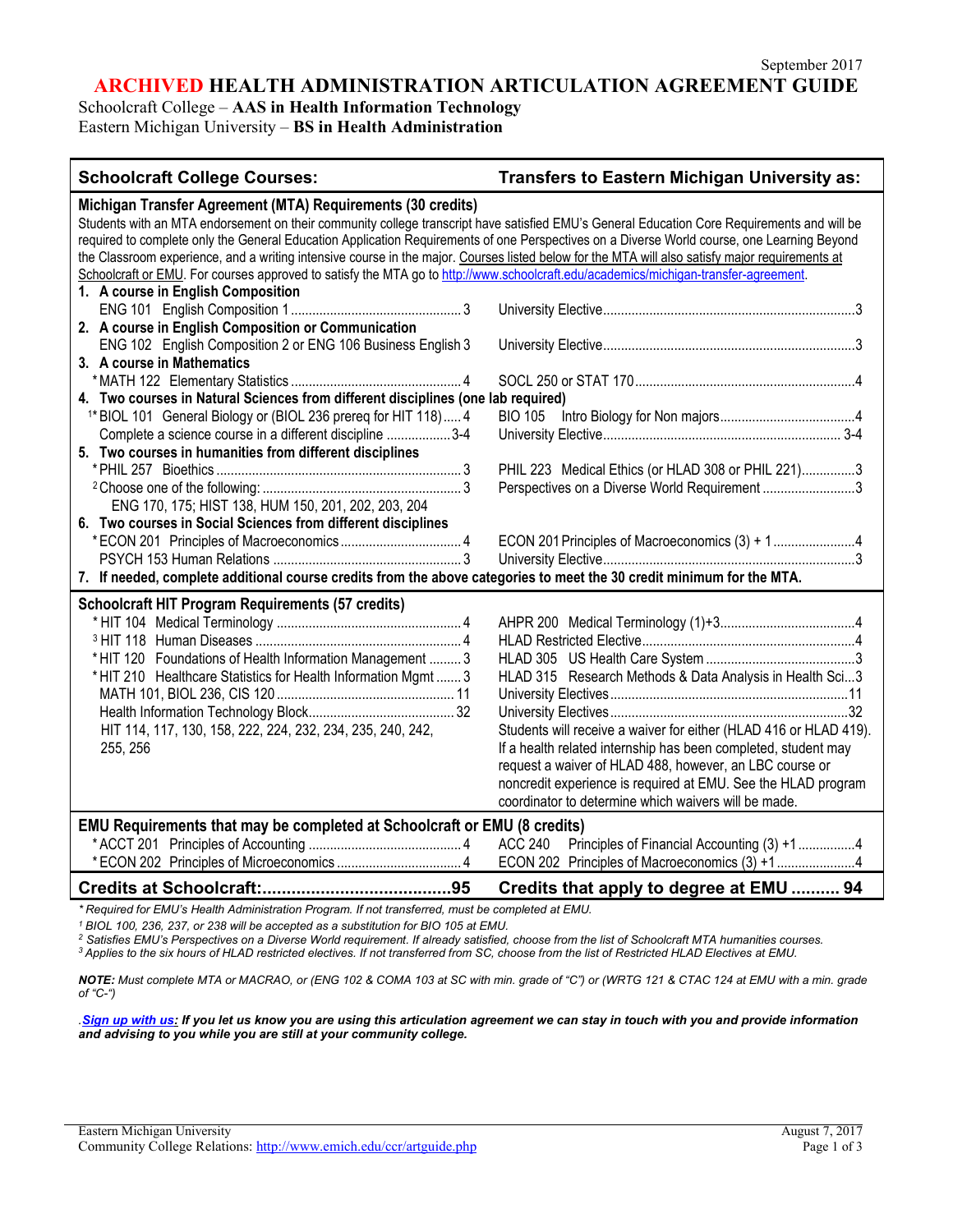# **ARCHIVED HEALTH ADMINISTRATION ARTICULATION AGREEMENT GUIDE**

Schoolcraft College – **AAS in Health Information Technology** Eastern Michigan University – **BS in Health Administration**

# **Completion of the Health Administration Program at EMU**

#### **Program Admission Requirements:**

- 1. Completed a minimum of 45 hours of undergraduate coursework at an accredited institution of higher learning with a minimum cumulative grade point average of 2.5.
- 2. Completed the MTA or MACRAO agreement (or WRTG 121 and CTAC 124 with a minimum grade of a "C-"at EMU or minimum grade of "C" at the community college.
- 3. Students who do not have the minimum GPA to be admitted into the major may petition the program director in writing to request probationary admission to the major. Applications are considered on a case-by-case basis.

# **Major Requirements (30-37 credits)**

# **Health Administration Requirements (27-33 credits)**

| HLAD 307W Comm Effectiveness in Health Admin 3             |  |
|------------------------------------------------------------|--|
| Administration of Health Care Organizations 3<br>HLAD 310  |  |
| HLAD 311                                                   |  |
| HLAD 312<br>Health Personnel Mgmt & Dev                    |  |
|                                                            |  |
| HLAD 418<br>Principles of Healthcare Finance Management  3 |  |
| HLAD 420<br>Health Insurance and Reimbursement 3           |  |
| HLAD 425 Decision Making for Health Administrators  3      |  |
|                                                            |  |
|                                                            |  |
| Restricted HLAD Elective (one course from below) 3         |  |
| HLAD 250 Introduction to Public Health (3)                 |  |
| HLAD 313 Health Care Quality (3)                           |  |
| HLAD 323<br>Introduction to Epidemiology (3)               |  |
| HLAD 401<br>Legal Issues in Health Care (3)                |  |
| HLAD 402<br>Health Policy (3)                              |  |
| HLAD 476<br>Introduction to Healthcare Informatics (3)     |  |
| .                                                          |  |

# **Waiver Options (3-4 credits)**

Under this articulation agreement, students may have one course waived from the option below. See the program coordinator to determine which course to complete and to have a waiver submitted for the other course. Select one course to complete: ............................................... 3-4 HLAD 416 Health Planning (3) HLAD 419 Legal & Regulatory Issues in Health Care (4) **Credits at EMU: .................................................... 30-37 Transfer Credits ........................................................ 94** *\****Minimum Credits to Graduate: ....................... 124-131**

## **Suggested Sequences for completing the program**:

| <b>Fall Start</b>   | (12 credits)                                                               |  |
|---------------------|----------------------------------------------------------------------------|--|
|                     | <u>ran start</u><br>HLAD 307W F, W, S (Health Admin Intent) 3              |  |
| HLAD 310            | F, W, S (pre-requisite: HLAD 305) 3                                        |  |
| <b>ECON 436</b>     |                                                                            |  |
|                     |                                                                            |  |
| Winter              | (12-13 credits)                                                            |  |
| HLAD 311            |                                                                            |  |
| HLAD 312            | W (pre-requisite: HLAD 305)                                                |  |
|                     |                                                                            |  |
| HLAD 416            | F, W (pre-requisites: HLAD 307 & 310)                                      |  |
|                     | or HLAD 419 F, W (pre-requisites: HLAD 307 & 310)  3-4                     |  |
| HLAD <sub>418</sub> | F, W (pre-requisites: HLAD 307 & 310 & ACC 240) .3                         |  |
| Summer              | (3 credits)                                                                |  |
| HLAD 420            | F, S (pre-requisites: HLAD 307 & 310) 3                                    |  |
| Fall                | $(3-9)$ credits)                                                           |  |
| HLAD 425            | F, W (pre-regs: HLAD 307, 310 & 420)3                                      |  |
|                     | <sup>1</sup> HLAD 488L4 (pre-requisite: HLAD 310 & permission) 0-6         |  |
|                     |                                                                            |  |
| <b>Winter Start</b> | (12 credits)                                                               |  |
|                     |                                                                            |  |
|                     | HLAD 310 F,W,S (pre-requisite: HLAD 305) 3                                 |  |
|                     | HLAD 312 W (pre-requisite: HLAD 305)                                       |  |
|                     |                                                                            |  |
|                     |                                                                            |  |
| Summer              | (3 credits)                                                                |  |
| HLAD 311            |                                                                            |  |
| Fall                | (12-13 credits)                                                            |  |
|                     | HLAD 416 or F, W (pre-requisites: HLAD 307 & 310)                          |  |
|                     | or HLAD 419 F, W (pre-requisites: HLAD 307 & 310)  3-4                     |  |
| HLAD 418            | F, W (pre-requisites: HLAD 307 & 310 & ACC 240) .3                         |  |
| HLAD 420            | F, S (pre-requisites: HLAD 307 & 310) 3                                    |  |
| ECON 436            |                                                                            |  |
| Winter              | $(3-9)$ credits)                                                           |  |
|                     | HLAD 425 F, W (pre-regs: HLAD 307, 310 & 420)3                             |  |
|                     | <sup>1</sup> HLAD 488L4 Internship (pre-requisite: HLAD 310 & permis)  0-6 |  |
|                     |                                                                            |  |
|                     |                                                                            |  |
|                     |                                                                            |  |

*<sup>1</sup> Satisfies EMU's "Learning Beyond the Classroom" requirement. HLAD 488 may be waived if sufficient clinical/practicum experience has been completed at SC, however, an alternative LBC course or noncredit experience is required to graduate.*

\* *If sufficient credits are not transferred, student must take additional credits at EMU to satisfy the minimum of 124 credits for the bachelor's degree.*